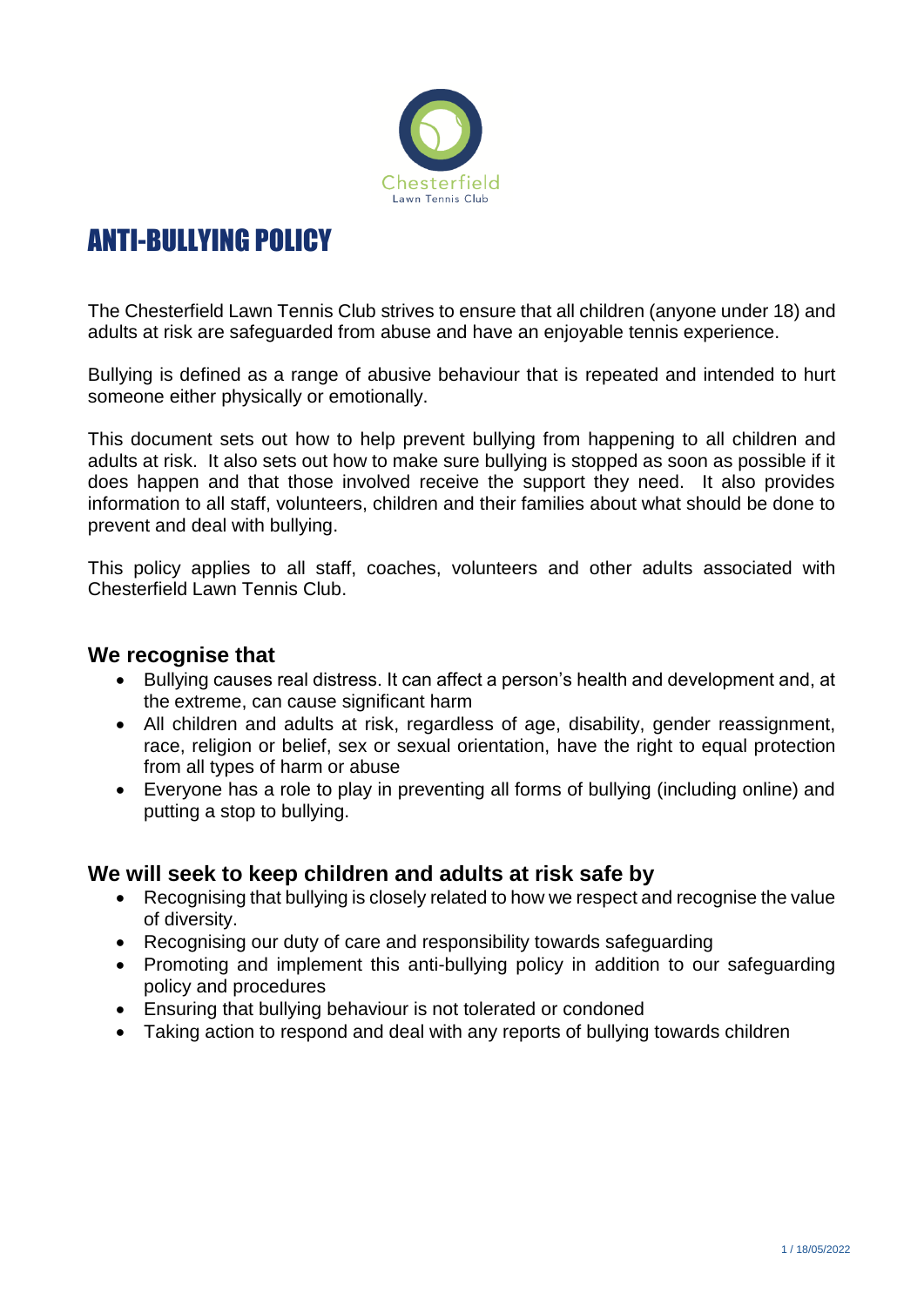- Encouraging children to play a part in developing and adopting appropriate behaviours
- Making sure our response to incidents of bullying takes into account:
	- o the needs of the person being bullied
	- $\circ$  the needs of the person displaying bullying behaviour
	- o the needs of others who may be affected
	- $\circ$  our Club as a whole

### **Players, parents, coaches, volunteers and other members of staff will:**

- Encourage individuals to speak out about bullying behaviour and report incidents of bullying behaviour they see to the Welfare Officer / County Safeguarding Officer (or suitable alternative county representative, e.g. county coach, tournament organiser etc).
- Respect every child's need for, and right to, a play environment where safety, security, praise, recognition and opportunity for taking responsibility are available
- Respect the feelings and views of others
- Recognise that everyone is important and equal, and that our differences make each of us special and worthy of being valued
- Show appreciation of others by acknowledging individual qualities, contributions and progress
- Ensure safety by having rules and practices carefully explained and displayed for all to see

## **Supporting children**

- We'll let children know who will listen to and support them
- We'll create an "open door" ethos where children feel confident to talk to an adult about bullying behaviour
- Potential barriers to talking (including those associated with a child's disability or impairment) will be acknowledged and addressed at the outset to enable children to speak out
- Anyone who reports an incident of bullying will be listened to carefully and reports will be taken seriously
- Any reported experience of bullying behaviour will be investigated and will involve listening carefully to all those involved
- Children experiencing bullying behaviour will be supported and helped to uphold their right to play and live in a safe environment
- Those who display bullying behaviour will be supported and encouraged to develop better relationships
- We'll make sure that any sanctions are proportionate and fair